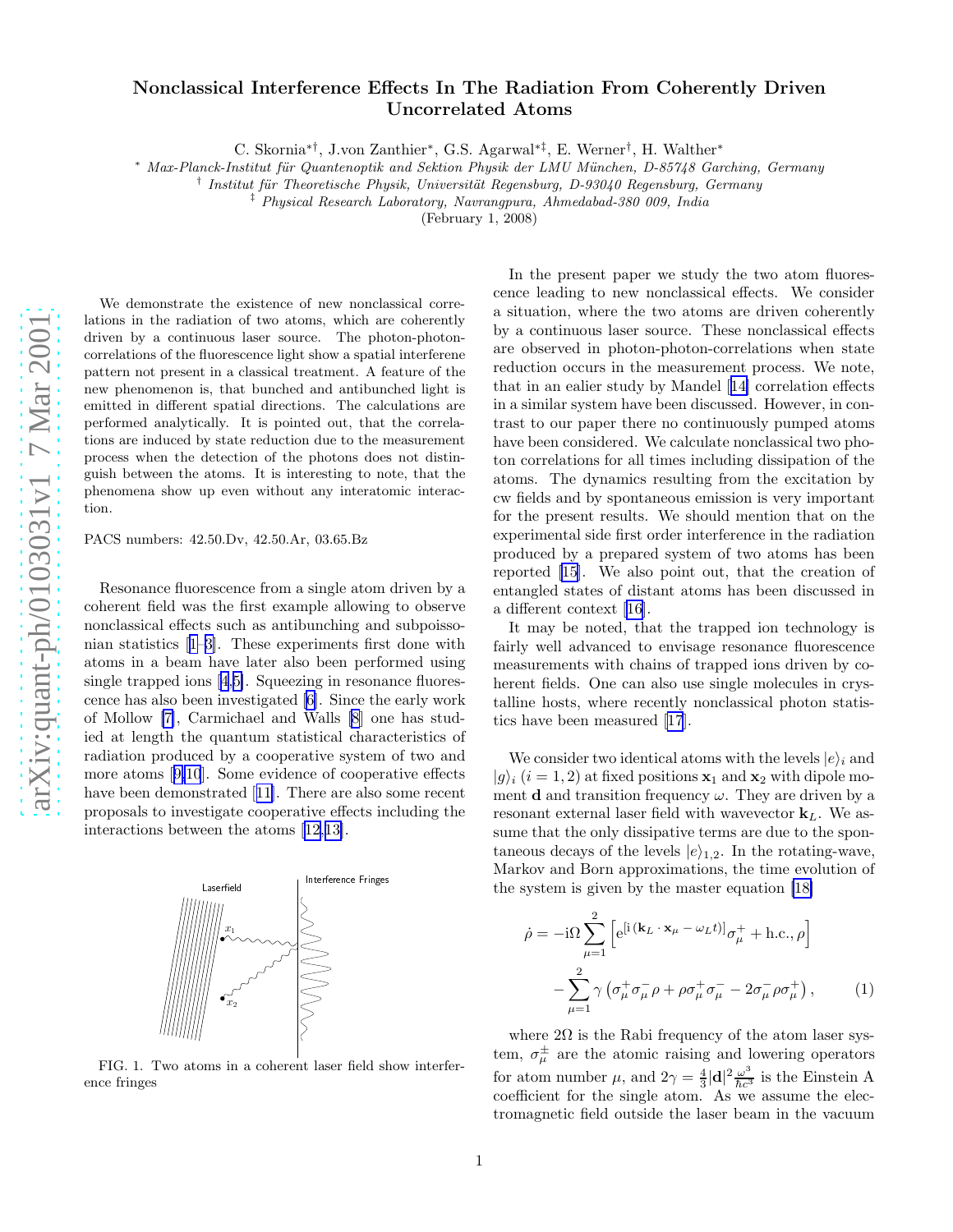<span id="page-1-0"></span>state, the correlation functions can be written as

$$
G^{(1)}(\mathbf{r},t)=\sum_{\mu,\nu=1}^{2}e^{[ik\mathbf{x}_{\mu,\nu}\cdot\hat{\mathbf{r}}]}\langle\sigma_{\mu}^{+}(t)\,\sigma_{\nu}^{-}(t)\rangle\qquad(2)
$$

$$
G^{(2)}(\mathbf{r}_1, t; \mathbf{r}_2, t + \tau) = \sum_{\mu, \nu, \lambda, \rho=1}^{2} e^{\left[ik(\mathbf{x}_{\lambda, \nu} \cdot \hat{\mathbf{r}}_1 + \mathbf{x}_{\rho, \mu} \cdot \hat{\mathbf{r}}_2)\right]} \times
$$
  

$$
\langle \sigma_{\lambda}^{+}(t) \sigma_{\rho}^{+}(t + \tau) \sigma_{\mu}^{-}(t + \tau) \sigma_{\nu}^{-}(t) \rangle
$$
 (3)

with  $\mathbf{x}_{\mu,\nu} := \mathbf{x}_{\mu} - \mathbf{x}_{\nu}$  and  $\hat{\mathbf{r}} = \frac{\mathbf{r}}{|\mathbf{r}|}.$ 

The two time correlations (3) can be calculated using the quantum regression theorem and the time evolution of the density operator. Therefore the normalized second order correlation function can be written as

$$
g^{(2)}(\mathbf{r}_1, t; \mathbf{r}_2, t + \tau) = \frac{P(\mathbf{r}_2, t + \tau | \mathbf{r}_1, t)}{P(\mathbf{r}_2, t)}
$$
(4)

where  $P(\mathbf{r}, t)$  is the probability of finding a photon at position **r** at time t, and  $P(\mathbf{r}_2, t + \tau | \mathbf{r}_1, t)$  the conditional probability of finding a photon at position  $\mathbf{r}_2$  at time  $t+\tau$ premising the detection of a photon at point  $r_1$  at time t. Using the inequality

$$
\text{Tr}(\rho(\alpha I(\mathbf{r}_1) + \beta I(\mathbf{r}_2))^2) \ge 0 \quad \forall \alpha, \beta \tag{5}
$$

leads us to

$$
\prod_{i=1}^{2} (g^{(2)}(\mathbf{r}_i; \mathbf{r}_i) - 1) \ge (g^{(2)}(\mathbf{r}_1; \mathbf{r}_2) - 1)^2 \tag{6}
$$

for classical systems. This gives us a good possibility to estimate the nonclassical behavior of our system.

As there can always be found one state which does not interact with the laser field it is suggestive to use this state to build up the basis for the further calculations. We call this state  $|a\rangle$  and define

$$
|e\rangle := |e, e\rangle
$$
  
\n
$$
|s\rangle := \frac{1}{\sqrt{2}} \left( e^{-i\phi} |e, g\rangle + e^{i\phi} |g, e\rangle \right)
$$
  
\n
$$
|a\rangle := \frac{1}{\sqrt{2}} \left( e^{-i\phi} |e, g\rangle - e^{i\phi} |g, e\rangle \right)
$$
  
\n
$$
|g\rangle := |g, g\rangle
$$
 (7)

with  $|i, j\rangle := |i\rangle_1 \otimes |j\rangle_2, \quad \phi := \frac{1}{2}$  $\frac{1}{2}$ **k**<sub>L</sub> · **x**<sub>12</sub>



FIG. 2. Level scheme of the atomic system for the symmetrized set of states

In this representation the master equation reduces to the following sets of 6+3 equations

$$
\dot{\rho}_{ee} = 4(\alpha \rho_{es}^{i} - \rho_{ee})
$$
\n
$$
\dot{\rho}_{ss} = 2(\rho_{ee} - \rho_{ss} + 2\alpha(\rho_{sg}^{i} - \rho_{es}^{i}))
$$
\n
$$
\dot{\rho}_{aa} = 2(\rho_{ee} - \rho_{aa})
$$
\n
$$
\dot{\rho}_{es}^{i} = -3\rho_{es}^{i} - 2\alpha(\rho_{ee} - \rho_{ss} + \rho_{eg}^{r})
$$
\n
$$
\dot{\rho}_{sg}^{i} = 2\rho_{es}^{i} - \rho_{sg}^{i} + 2\alpha(1 - \rho_{ee} - \rho_{aa} - 2\rho_{ss} + \rho_{eg}^{r})
$$
\n
$$
\dot{\rho}_{eg}^{r} = -2(\rho_{eg}^{r} + \alpha(\rho_{sg}^{i} - \rho_{es}^{i}))
$$
\n(8)

$$
\begin{aligned}\n\dot{\rho}_{ea}^r &= -3\rho_{ea}^r - 2\alpha \rho_{sa}^i \\
\dot{\rho}_{sa}^i &= 2(\alpha(\rho_{ea}^r + \rho_{ag}^r) - \rho_{sa}^i) \\
\dot{\rho}_{ag}^r &= -2\rho_{ea}^r - 2\alpha \rho_{sa}^i - \rho_{ag}^r\n\end{aligned} \tag{9}
$$

with  $\alpha := \frac{\Omega}{\sqrt{2}}$  $\frac{\partial}{\partial \gamma}$ ,  $\rho_{kl}^r := \Re(\rho_{kl})$  and  $\rho_{kl}^i := \Im(\rho_{kl})$ .

By solving the first set of equations (8) we find the diagonal elements in the steady-state to be:

$$
\rho_{gg}^{SS} = \frac{(\gamma^2 + \Omega^2)^2}{(\gamma^2 + 2\Omega^2)^2}
$$
\n(10)

$$
\rho_{ss}^{SS} = \frac{\Omega^2 \left[2\gamma^2 + \Omega^2\right]}{\left(\gamma^2 + 2\Omega^2\right)^2} \tag{11}
$$

$$
\rho_{aa}^{SS} = \rho_{ee}^{SS} = \frac{\Omega^4}{\left(\gamma^2 + 2\Omega^2\right)^2} \tag{12}
$$

This calculation does not depend on the direction of the driving laser, although it is included by the proper definition of our symmetric and antisymmetric state.



FIG. 3. Steady state populations of the symmetric and antisymmetric state as a function of the laser intensity  $\Omega$ 

If the laser direction is perpendicular to the ion separation  $(\phi = 0)$  this solution corresponds to the earlier found solutions of Richter[[10](#page-4-0)], where we neglect the dipoledipole interaction. This is justified when the ion distance is in the range of several wavelengths of the atomic transition. In this case the solutions are completely independent of the separation of the atoms. For strong laser fields  $(\Omega \gg \gamma)$  the populations are equal for each of the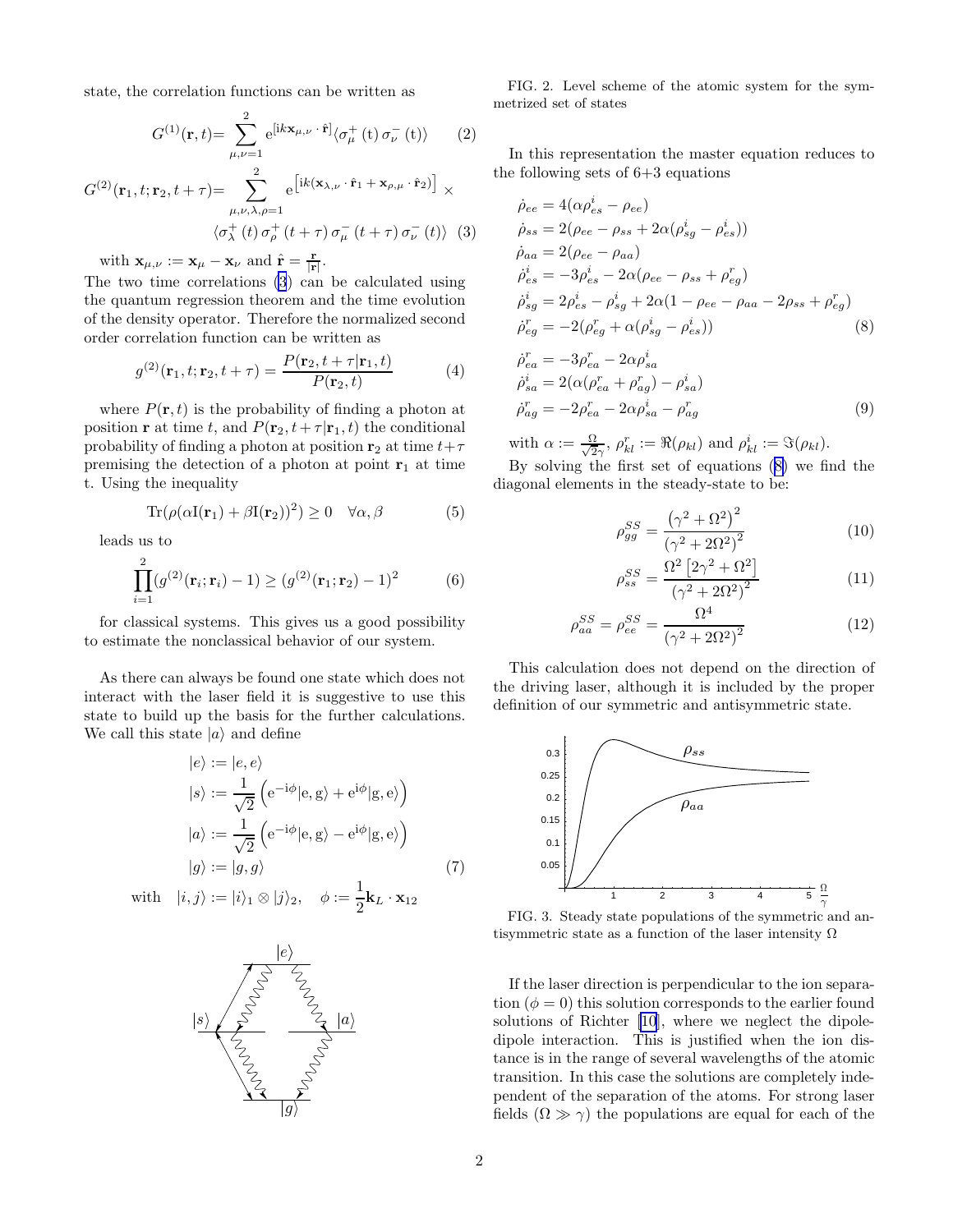<span id="page-2-0"></span>atomic states  $(\rho_{gg}^{SS} = \rho_{ss}^{SS} = \rho_{ee}^{SS} = \rho_{aa}^{SS} = 1/4).$ 

We next discuss, how a detection event leads to state reduction and entanglement. After a detection at the point r we have to find a new density operator in the following way

$$
\rho(\mathbf{r}) = \frac{\sigma^-(\mathbf{r})\rho^{SS}\sigma^+(\mathbf{r})}{\langle \sigma^+(\mathbf{r})\sigma^-(\mathbf{r})\rangle}, \quad \text{where}
$$
\n(13)

$$
\sigma^{\pm}(\mathbf{r}) := \sigma_1^{\pm} + e^{ik_L \mathbf{r} \mathbf{x}_{12}} \sigma_2^{\pm}.
$$
 (14)

If, for instance, the system is in state  $|e\rangle$  before a detection at **r** with  $\hat{\mathbf{r}}\mathbf{x}_{12} = 0$ , we find it in  $|s\rangle$  after the detection. This explains, how entanglement could come into the system, as the system is transformed from a non-entangled state  $|e\rangle$  to an entangled state  $|s\rangle$  by a detection event.

Let us now check, if the atoms remain uncorrelated after a detection event i.e.  $\rho(\mathbf{r})$  factorizes into a product of density matrices  $\rho_i$  with  $\rho_i$  referring to the density matrix of the i-th atom. We find that this is not the case, for example

$$
\Im(\rho(\mathbf{r})_{sa}) = \frac{\Omega^2 \sin \phi}{2(\Omega^2 + \gamma^2 (1 + \cos \delta(\mathbf{r})))}, \rho_{ee}(\mathbf{r}) = 0 \quad (15)
$$

with  $\delta(\mathbf{r}) = (\mathbf{k}_L - k_L \hat{\mathbf{r}}) \cdot \mathbf{x}_{12}$ . On the other hand a factorized density matrix would imply,  $\Im(\rho(\mathbf{r})_{sa}) = 0$  after any detection event. Furthermore, the dependence of  $\Im(\rho(\mathbf{r})_{sa})$  on the coordinates of the two atoms through  $\delta(\mathbf{r})$  also points out the nonexistence of a factorized density matrix after detection. Thus there are values of r, where the state reduction by the measurement leaves the system in an entangled state. With this mechanism the entanglement, which is necessary for nonclassical effects, is brought into the system simply by the detection of a single photon.

To calculate the intensity at position r we use the relations

$$
\langle \sigma_1^+ \sigma_1^- \rangle = \langle \sigma_2^+ \sigma_2^- \rangle = \rho_{ee} + \frac{1}{2} (\rho_{ss} + \rho_{aa}) \tag{16}
$$

$$
\langle \sigma_1^+ \sigma_2^- \rangle = \langle \sigma_2^+ \sigma_1^- \rangle^* = \frac{1}{2} e^{2i\phi} (\rho_{ss} - \rho_{aa}), \qquad (17)
$$

where we assumed the system to be in the steady state (i.e.  $\rho_{sa}^{SS} = 0$ ). We then find

$$
G^{(1)}(\mathbf{r},t) = (1 + \cos \delta(\mathbf{r})) \left[ \rho_{ee}(t) + \rho_{ss}(t) \right] +
$$
  

$$
(1 - \cos \delta(\mathbf{r})) \left[ \rho_{ee}(t) + \rho_{aa}(t) \right].
$$
 (18)

This leads to the well known interference fringes in the first order correlation function as studied in the experiment of Eichmann et al.[[15\]](#page-4-0).

In this case the system behaves as the well known double slit experiment where the atoms act as slits and the two optical paths interfere. Like in a system with prepared initial states the photons emitted by symmetric transitions  $|e\rangle \rightarrow |s\rangle$  and  $|s\rangle \rightarrow |g\rangle$  show inverse fringes compared to those emitted by antisymmetric transitions  $|e\rangle \rightarrow |a\rangle$  or  $|a\rangle \rightarrow |g\rangle$ . This follows from the  $1 \pm \cos \delta(\mathbf{r})$ terms in (18). One major difference is that the contrast depends on the intensity of the laser light so that the fringes disappear for higher laser intensities when  $\Omega \gg \gamma$ . The populations  $\rho_{ss}^{SS}$  and  $\rho_{aa}^{SS}$  equalize.

To get the second order correlation function we solve the master equation by calculating the Liouville Operator and use for the initial state the density matrix given by (13). This procedure is also equivalent to using the quantum regression theorem.

Remarkably enough we are able to give an analytical expression for the intensity-intensity correlation:

$$
g^{(2)}(\mathbf{r}_1, 0; \mathbf{r}_2, \tau) = 1 + \frac{e^{-3t}}{4\nu^2(s + \cos\delta_1)(s + \cos\delta_2)} \times
$$
  

$$
\{4e^{2t}\nu^2 s \sin\delta_1 \sin\delta_2 + s [e^t\nu^2 s + (s - 1)^2] \cos\delta_1 \cos\delta_2
$$

$$
-e^{3t/2}\nu s^2 [2\nu \cos(\nu t) + 3 \sin(\nu t)]
$$

$$
+2e^{3t/2}\nu s (\cos\delta_1 + \cos\delta_2) [(2s - 3) \sin(\nu t) - 2\nu \cos(\nu t)]
$$

$$
+e^{t/2}\nu (2e^t \cos\delta_1 \cos\delta_2 + s \sin\delta_1 \sin\delta_2)
$$

$$
[2\nu(s - 2) \cos(\nu t) + (5s - 6) \sin(\nu t)]
$$

$$
+ \frac{1}{4} \cos\delta_1 \cos\delta_2 [(s(s(4s - 33) + 64) - 36) \cos(2\nu t)
$$

$$
+2\nu(s - 2)(5s - 6) \sin(2\nu t)] \}
$$
(19)

with  $s := 2\left(\frac{\Omega}{\gamma}\right)^2 + 1$ ,  $\delta_i = \delta(\mathbf{r}_i)$  and  $\nu := \frac{1}{2}\sqrt{8s-9}$ being parameters for the intensity of the driving field and  $t := \gamma \tau$  is the time scaled with the atoms spontaneous emission rate. For  $\tau = 0$  Eq. (19) reduces to

$$
g^{(2)}(\mathbf{r}_1, 0; \mathbf{r}_2, 0) = \frac{s^2 \cos^2\left(\frac{\delta_1 - \delta_2}{2}\right)}{(s + \cos \delta_1)(s + \cos \delta_2)}\tag{20}
$$

Assuming measurements with only one detector at position **r**,  $g^{(2)}(\mathbf{r},0;\mathbf{r},0)$  shows interferences fringes with maxima larger and minima smaller than one (Fig [4](#page-3-0)). This means that the system is emitting super-poissonian light in one and sub-poissionian light in the other direction. This behavior has no analogy in the first order correlation i.e. in the two slit experiment.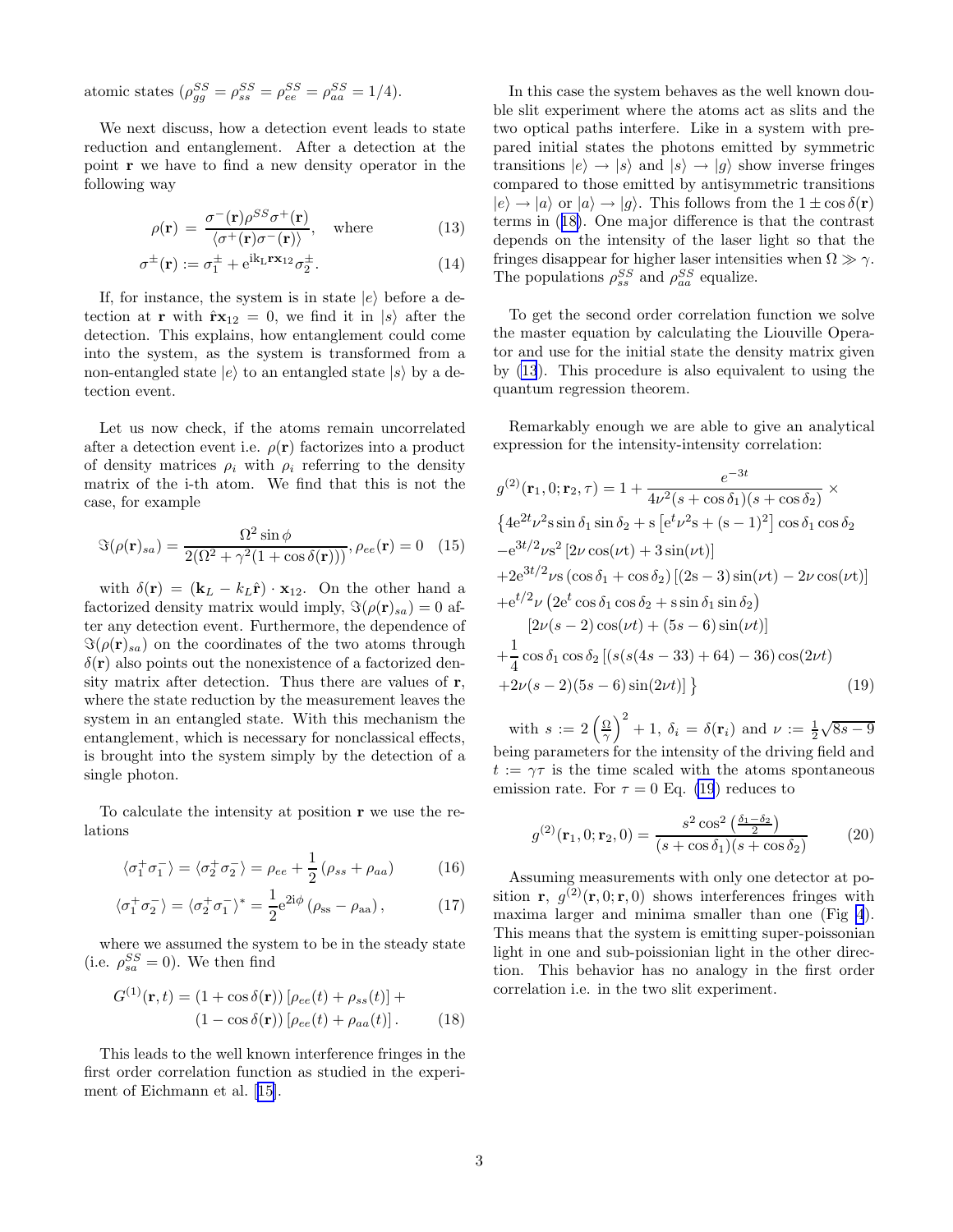<span id="page-3-0"></span>

 FIG. 4. Second order correlation function for one detector with  $\delta_1 = \delta_2 = \delta$ ,  $\Omega = 0.8\gamma$ 

For two detectors the situation is different. For any detector position with  $\delta_2 = (2n+1)\pi + \delta_1, g^{(2)}(\mathbf{r}_1, 0; \mathbf{r}_2, 0)$ vanishes completely, while at other positions we find maximum detection probability (Fig 5). After a detection at position  $\mathbf{r}_1$  with  $\delta_1 = 2n\pi$  we find  $\rho_{ee} = \rho_{aa} = 0$ . Therefore there is no probability to detect any photon at a position with  $\delta_2 = (2n+1)\pi$  at the same time, as no emission into the antisymmetric channel could take place ([18\)](#page-2-0). So we again find fringes as a function of  $\delta_2$ . For  $\delta_1 = (2n+1)\pi$  we detect an emission on the antisymmetric channel first, so we find  $g^{(2)}(\mathbf{r}_1, 0; \mathbf{r}_2, 0)$  vanishing for positions  $\mathbf{r}_2$  with  $\delta_2 = 2n\pi$  for the same reasons as above (Fig 6).



FIG. 5. Second order correlation function for two detectors with  $\delta_1 = 2n\pi$ ,  $\Omega = 0.8\gamma$ 



FIG. 6. Second order correlation function for two detectors with  $\delta_1 = (2n+1)\pi$ ,  $\Omega = 0.8\gamma$ 

After any detection on a specific channel the system needs time for re-excitation to emit to the orthogonal channel; on the other hand cascade emissions could only take place at the same channel. Note that the behavior of  $g^{(2)}(\mathbf{r}_1, 0; \mathbf{r}_2, \tau)$  is well understood in terms of our symmetrized basis [\(7](#page-1-0)). These results show also that the inequality ([6\)](#page-1-0) could be violated by choosing the two detector positions in a way that  $g^{(2)}(\mathbf{r}_1, 0; \mathbf{r}_1, 0) > 1$  and  $g^{(2)}(\mathbf{r}_2, 0; \mathbf{r}_2, 0) < 1$ . In this manner we find nonclassical behavior in our system as consequence of the detection induced entanglement of the two atoms. We note that dependence of the type  $\cos^2$  in the two photon correlations has also been derived by Mandel in his work on radiation from atoms prepared in atomic coherent states [[14\]](#page-4-0). In contrast to that we are dealing here with the more general case of continuous excitation of the atoms including dissipation.

In conclusion it has been shown by analytic calculations, that a system of two atoms coherently excited by a cw laser source shows nonclassical features being dependent on the distance of the atoms, although there is no assumed interaction between the atoms. This can be understood by measurement induced entanglement, which comes into the system if the detection does not distinguish between the two atoms, i.e. the detected photon does not carry which-way-information. On the first glance the system studied seems to be similar to the two slit experiment, however the nonclassical effects discussed here do not show up in the first order correlation and can only be seen in the second order correlation as it should be the case for a quantum phenomenon.

To see the reported effects single ions stored in a linear rf-trap can be used; remaining micromotion could be overcome by a phase-sensitive detection [\[19](#page-4-0)]. In this paper the case was discussed, that the detector/or detectors do not discriminate the light emitted by the individual atoms. There are, however, further interesting